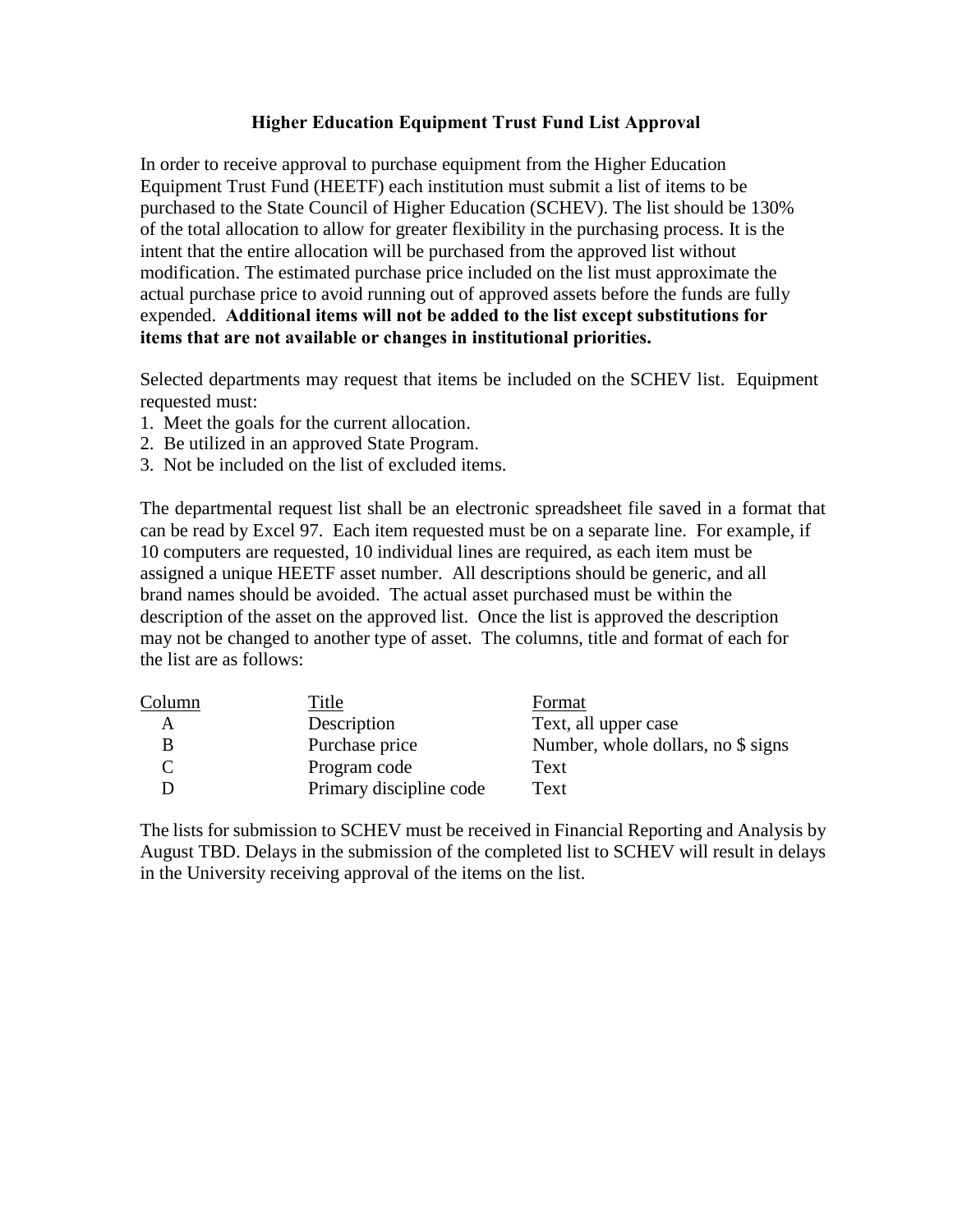#### **Goals for the Current Allocation:**

Equipment requested should meet the goals of the Equipment Trust Fund allocations that are intended to help achieve the following:

- 1. Significantly reduce the amount of obsolete technology and equipment.
- 2. Provide every student access to an appropriate level of information and technology.
- 3. Establish a statewide network that supports and encourages sharing and cooperation.
- 4. Provide every faculty member with appropriate equipment and training to use technology in support of teaching and learning.
- 5. Support faculty in the introduction of new ways of instruction and learning, provide courses customized to student needs, and take advantage of distance-learning opportunities.
- 6. Install high quality, easy access, network-deliverable student support services, such as transcripts, grades, class scheduling, and account balance and payment information.
- 7. Install management information systems that are flexible and directly accessible to users to help support administrative restructuring and cost-containment.

## **Approved State Programs:**

Equipment may be purchased for the following programs if it is purchased to meet goals 1-7 above:

| Description                  | Program Code |
|------------------------------|--------------|
| Instruction                  | 101          |
| Research                     | 102          |
| <b>Academic Support</b>      | 104          |
| <b>Student Services</b>      | 105          |
| <b>Institutional Support</b> | 106          |

Allocations should not be used to purchase technology and equipment for use in Public Service, Operation and Maintenance of Plant, Auxiliary Enterprises or Hospital Services programs.

# **Excludable Items:**

The following may not be purchased with HEETF funds:

- 1. Library books, films, videotapes and library materials
- 2. Microfilm collection and materials
- 3. Library shelving
- 4. Office appurtenances (blinds, carpets, file cabinets, copiers, fax machines and similar items)
- 5. Office furniture (desks, chairs, tables and similar items)
- 6. Transportation equipment
- 7. Equipment normally affixed to a building or functional as a part of an operating system of a building
- 8. Climate control and security systems
- 9. Boats
- 10. PDAs
- 11. Motors